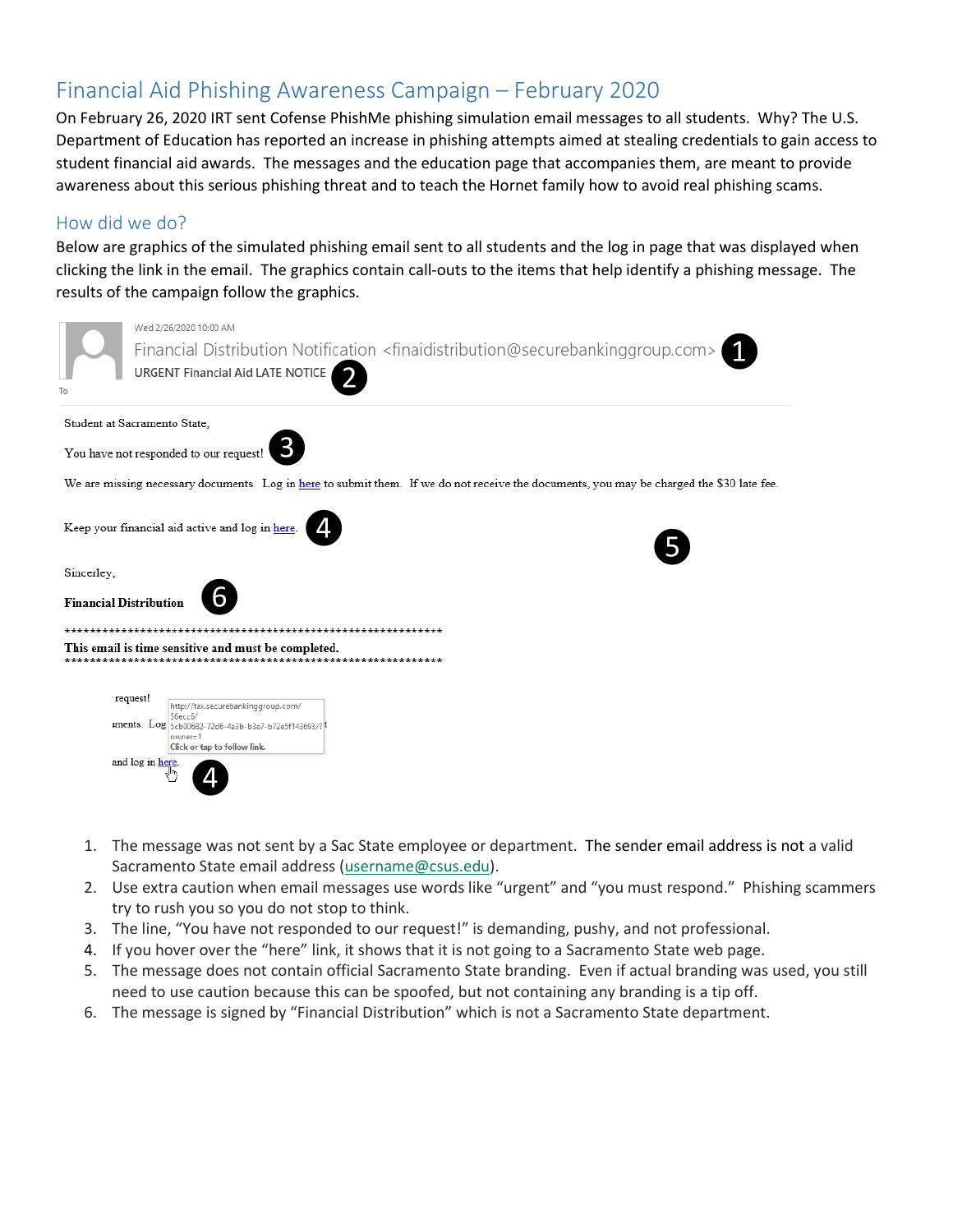**Those who clicked the link in the email were presented with the following web page.**

|                                                                                                                                                                                                                                                    | Home                                                                  |  |  |  |
|----------------------------------------------------------------------------------------------------------------------------------------------------------------------------------------------------------------------------------------------------|-----------------------------------------------------------------------|--|--|--|
| <b>College Account Login</b>                                                                                                                                                                                                                       |                                                                       |  |  |  |
| <b>User Name</b>                                                                                                                                                                                                                                   | $\mathbf{3}$<br><b>Financial Distribution Commission:</b>             |  |  |  |
| Password                                                                                                                                                                                                                                           |                                                                       |  |  |  |
| Login                                                                                                                                                                                                                                              |                                                                       |  |  |  |
| <b>Trouble with login?</b><br>Ensure you are using your college account.                                                                                                                                                                           | New to the site?<br>Use your college account to submit all documents. |  |  |  |
| Privacy Policy   Contact Us   Terms of Use<br>© 2019 FASC. All Rights Reserved.                                                                                                                                                                    |                                                                       |  |  |  |
| Accounts are subject to eligibility and restrictions, including but not limited to restrictions on distributions for qualified school expenses set forth in section 213(d) of the internal Revenue Code. State taxes may<br>apply.                 |                                                                       |  |  |  |
| Flexible spending arragements (FSAs) are subject to eligibity and restrictions.                                                                                                                                                                    |                                                                       |  |  |  |
| This communication is not intended as legal or tax advice. Please contact a competent legal or tax proffesional for personal advice on eligibity, tax treatment, and restrictions. Federal and state laws and<br>regulations are subject to change |                                                                       |  |  |  |

- 1. The page does not contain official Sacramento State branding. Similar to an email, even if actual branding was used, you still need to use caution because this can be spoofed, but not containing any branding is a tip off.
- 2. In addition to the lack of branding, the site requires you to log in using your "college account," rather than expressly mentioning Sacramento State or SacLink. This is another tip off that it is not a legitimate Sacramento State web site.
- 3. The "Financial Distribution Commission" is not a Sacramento State department.
- 4. There are misspellings and grammatical errors in the fine text, such as "arragements."